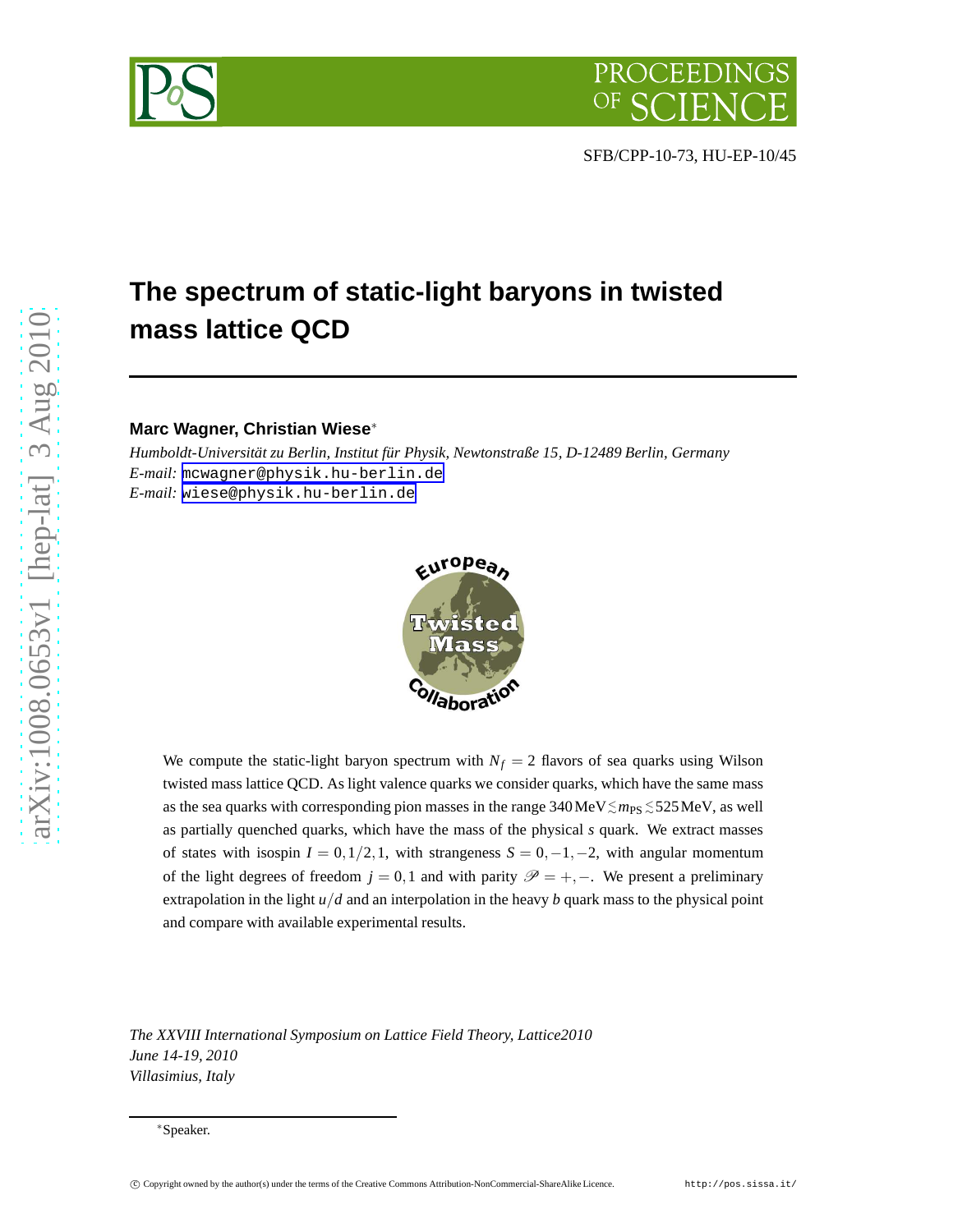## <span id="page-1-0"></span>**1. Introduction**

A systematic way to study bottom baryons from first principles is lattice QCD. Since  $am_b > 1$ for currently available lattice spacings for large volume simulations, one needs to use for the *b* quark a formalism such as Heavy Quark Effective Theory (HQET). In this paper we consider the leading order of HQET, which is the static limit. The spectrum of static-light baryons has been studied by lattice methods in the quenched approximation [\[1](#page-5-0), [2](#page-6-0), [3](#page-6-0)] and recently also with dynamical sea quarks [[4](#page-6-0), [5](#page-6-0), [6](#page-6-0)]. Here we use  $N_f = 2$  flavors of dynamical Wilson twisted mass quarks. Our intention is to explore the static-light baryon spectrum as fully as possible. Besides the experimentally known states  $\Lambda_b^0$ ,  $\Sigma_b/\Sigma_b^*$ ,  $\Xi_b^-$  and  $\Omega_b^-$  we also predict a number of not yet measured states, mainly of negative parity.

### **2. Simulation setup**

We use  $24^3 \times 48$  gauge field configurations generated by the European Twisted Mass Collaboration (ETMC). The fermion action is  $N_f = 2$  Wilson twisted mass [\[7, 8](#page-6-0)] tuned to maximal twist, where static-light mass differences are automatically  $\mathcal{O}(a)$  improved [\[9](#page-6-0)]. The gauge action is tree-level Symanzik improved [\[10](#page-6-0)] with  $\beta = 3.9$  corresponding to a lattice spacing  $a = 0.079(3)$  fm [[11\]](#page-6-0). At the moment we have considered three different values of the twisted mass  $\mu_q$  with corresponding pion masses listed in Table 1. For details regarding these gauge field configurations we refer to [\[12](#page-6-0), [13\]](#page-6-0).

In the valence sector we use light quarks, which have the same mass as the sea quarks (corresponding to  $u/d$  quarks), as well as partially quenched quarks with a mass  $\mu_{q, val} = 0.0220$ , which is around the mass of the physical *s* quark [\[14, 15](#page-6-0)].

| $\mu_{\text{q}}$ | $m_{PS}$ in MeV | number of gauge field configurations |
|------------------|-----------------|--------------------------------------|
| 0.0040           | 340(13)         | <b>200</b>                           |
| 0.0064           | 423(16)         | 40                                   |
| 0.0100           | 525(20)         | 30                                   |

**Table 1:** twisted masses  $\mu_q$ , corresponding pion masses  $m_{PS}$  and number of gauge field configurations considered.

## **3. Static-light baryon creation operators**

To create static-light baryons, we use operators

$$
\mathscr{O}_{\Gamma}^{\{\text{wisted}\}} = \varepsilon^{abc} \mathcal{Q}^a \Big( (\chi^{b,(1)})^T \mathscr{C} \Gamma^{\{\text{twisted}} \chi^{c,(2)} \Big), \tag{3.1}
$$

where Q is a static quark operator and  $\chi^{(n)}$  are light quark operators in the so-called twisted basis. The upper indices *a*, *b* and *c* are color indices,  $\mathcal{C} = \gamma_0 \gamma_2$  is the charge conjugation matrix and  $\Gamma^{\text{twisted}}$ is an appropriately chosen combination of  $\gamma$  matrices.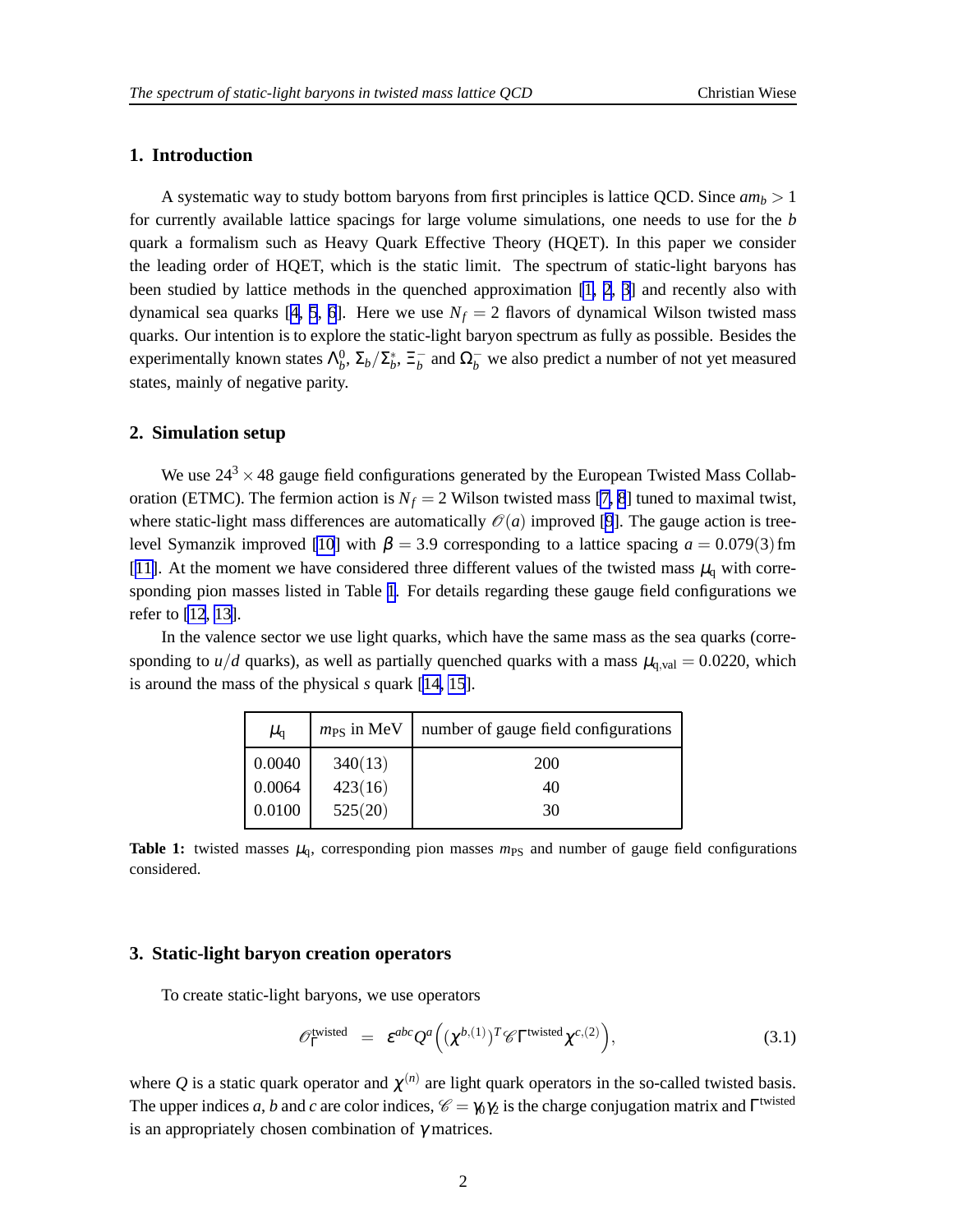<span id="page-2-0"></span>When discussing quantum numbers of static-light baryons, it is more convenient to first transform the operators [\(3.1\)](#page-1-0) into the physical basis, in which they have the same structure, i.e.

$$
\mathcal{O}_{\Gamma}^{\text{physical}} = \varepsilon^{abc} Q^a \Big( (\psi^{b,(1)})^T \mathcal{C} \Gamma^{\text{physical}} \psi^{c,(2)} \Big). \tag{3.2}
$$

In the continuum the relation between the physical and the twisted basis is given by the twist rotation  $\psi = \exp(i\gamma_5 \tau_3 \omega/2)\chi$ , where the twist angle  $\omega = \pi/2$  at maximal twist. At finite lattice spacing, however, issues are more complicated: the twist rotation only holds for renormalized operators and the QCD symmetries isospin and parity are explicitely broken by  $\mathcal{O}(a)$ . Nevertheless, it is possible to unambiguously interpret states obtained from correlation functions of twisted basis operators in terms of QCD quantum numbers. The method has successfully been applied in the context of static-light mesons [[16](#page-6-0)] and is explained in detail for kaons and *D* mesons in [\[17](#page-6-0)]. For details regarding its application to static-light baryons we refer to an upcoming publication [[18\]](#page-6-0).

Since there are no interactions involving the static quark spin, it is appropriate to label staticlight baryons by angular momentum *j* and parity  $\mathscr P$  of the light degrees of freedom, which are determined by  $\Gamma<sup>physical</sup>$ . Consequently,  $j = 1$  states correspond to degenerate pairs of states with total angular momentum  $J = 1/2$  and  $J = 3/2$  respectively.

To access all possible isospin and strangeness combinations, we consider light quark flavors  $\psi^{(1)}\psi^{(2)} = ud - du$  (corresponding to *I* = 0, *S* = 0),  $\psi^{(1)}\psi^{(2)} \in \{uu, dd, ud + du\}$  (corresponding to  $I = 1$ ,  $S = 0$ ),  $\psi^{(1)}\psi^{(2)} \in \{us, ds\}$  (corresponding to  $I = 1/2$ ,  $S = -1$ ) and  $\psi^{(1)}\psi^{(2)} = ss$ (corresponding to  $I = 0$ ,  $S = -2$ ).

The operators we have considered and their associated quantum numbers are collected in Table 2.

| $\Gammaphysical$                                                                     | :P                              |                                              |                               | $\boldsymbol{S}$                                                   | name                                                   | 1                                                                               | $\boldsymbol{S}$            | name                   | I                                                       | S                         | name                              |
|--------------------------------------------------------------------------------------|---------------------------------|----------------------------------------------|-------------------------------|--------------------------------------------------------------------|--------------------------------------------------------|---------------------------------------------------------------------------------|-----------------------------|------------------------|---------------------------------------------------------|---------------------------|-----------------------------------|
| $\gamma_5$<br>$\gamma_0\gamma_5$<br>$\gamma_0$                                       | $0^+$<br>$0^+$<br>0=<br>$0^{-}$ | 1/2<br>1/2<br>1/2<br>1/2                     | $\mathbf{0}$<br>$\theta$<br>0 | $\boldsymbol{0}$<br>$\boldsymbol{0}$<br>$\theta$<br>$\overline{0}$ | $\Lambda_b^0$<br>$\Lambda_b^0$                         | 1/2<br>$^{\prime}2$<br>$\perp$<br>$^{\prime}2$<br>$\perp$<br>$^{\prime}2$<br>1/ | $^{-1}$<br>—<br>— 1<br>$-1$ | $\Xi_b^-$<br>$\Xi_b^-$ | X<br>X<br>X<br>$\overline{0}$                           | X<br>X<br>X<br>$-2$       | X<br>X<br>X                       |
| $\gamma_j$<br>$\gamma_0\gamma_j$<br>$\gamma_j\gamma_5$<br>$\gamma_0\gamma_j\gamma_5$ | $1^+$<br>$1^+$                  | 1/2, 3/2<br>1/2, 3/2<br>1/2, 3/2<br>1/2, 3/2 | $\theta$                      | $\mathbf{0}$<br>$\boldsymbol{0}$<br>0<br>$\boldsymbol{0}$          | $\Sigma_b$ , $\Sigma_b^*$<br>$\Sigma_b$ , $\Sigma_b^*$ | 1/2<br>1/2<br>$^{\prime}2$<br>$\perp$<br>1/2                                    | — I<br>— I<br>—<br>—        |                        | $\overline{0}$<br>$\overline{0}$<br>X<br>$\overline{0}$ | $-2$<br>$-2$<br>X<br>$-2$ | $\Omega_b^-$<br>$\Omega_b^-$<br>X |

**Table 2:** static-light baryon creation operators and their quantum numbers ( $j^{\mathcal{P}}$ : angular momentum and parity of the light degrees of freedom; *J*: total angular momentum; *I*: isospin; *S*: strangeness); operators marked with "X" are identically zero, i.e. do not exist.

#### **4. Numerical results**

We compute correlation matrices

$$
C_{\Gamma_j,\Gamma_k}(t) = \langle \Omega | \mathscr{O}_{\Gamma_j}^{\text{twisted}}(t) \left( \mathscr{O}_{\Gamma_k}^{\text{twisted}}(0) \right)^{\dagger} | \Omega \rangle. \tag{4.1}
$$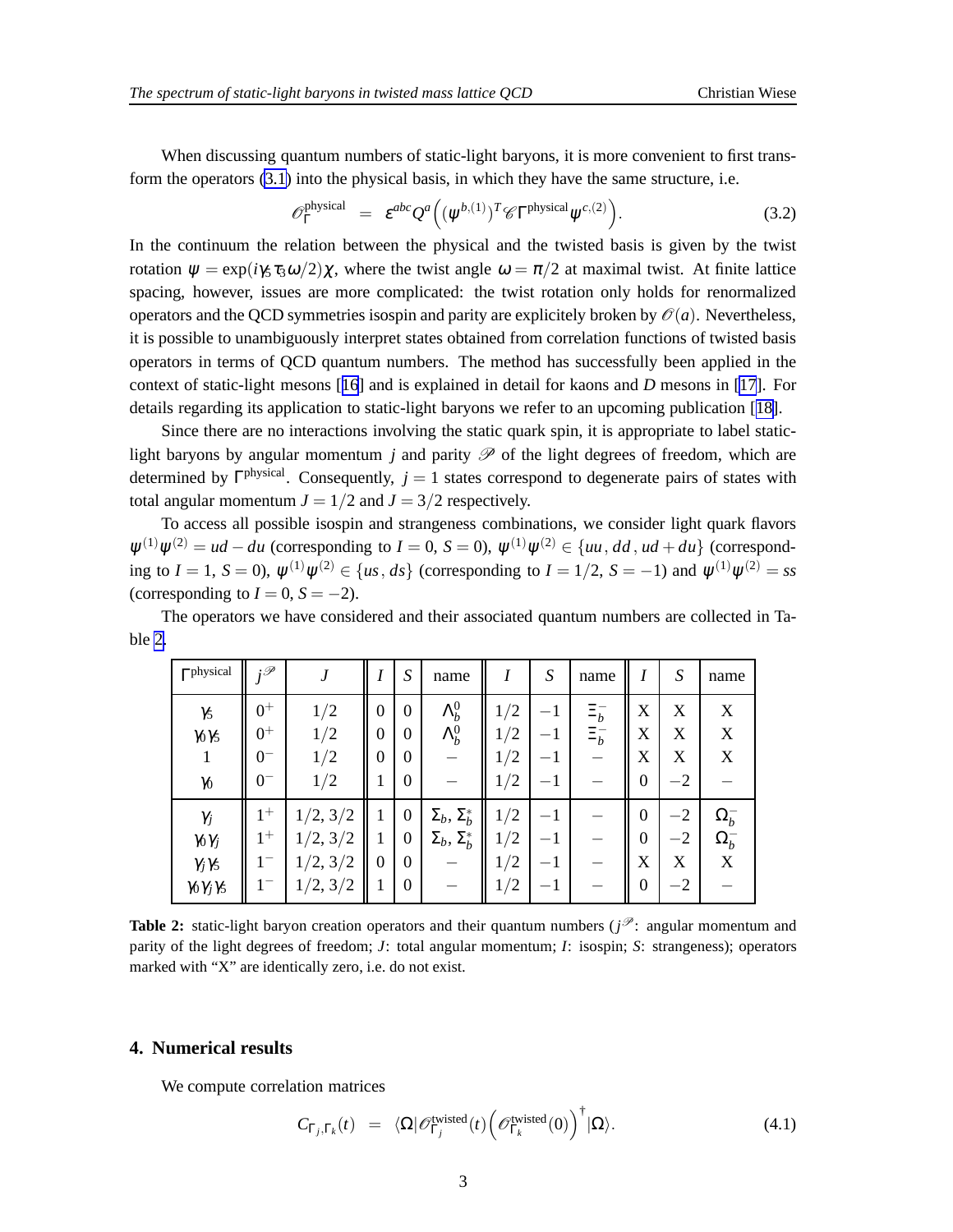We use several techniques to improve the signal quality, including operator optimization by means of APE and Gaussian smearing, the HYP2 static action and stochastic propagators combined with timeslice dilution. These techniques are very similar to those used in a recent study of the staticlight meson spectrum [[9](#page-6-0), [19](#page-6-0)] and will be explained in detail in [[18\]](#page-6-0).

From the correlation matrices ([4.1](#page-2-0)) we extract effective masses by solving a generalized eigenvalue problem (cf. e.g. [\[20](#page-6-0)] and references therein). Mass values are obtained by fitting constants to effective mass plateaus at sufficiently large temporal separations. To exemplify the quality of our results, we show effective masses and corresponding mass fits for the  $\Lambda_b^0$  and the  $\Omega_b^-$  baryon in Figure 1.



**Figure 1:** effective masses and corresponding mass fits; left:  $\Lambda_b^0$  at  $\mu_q = 0.0040$  from a 3 × 3 correlation matrix; right:  $\Omega_b^-$  at  $\mu_q = 0.0040$  from a 3 × 3 correlation matrix.

Static-light baryon masses diverge in the continuum limit, because of the infinite self energy of the static quark. Therefore, we consider mass differences to another static-light system, the lightest static-light meson (quantum numbers  $j^{\mathcal{P}} = (1/2)^{-}$ , corresponding to the *B* and the *B*<sup>\*</sup> meson, which are degenerate in the static limit). In such mass differences the self energies of the static quarks exactly cancel.

We use our results at three different light quark masses (cf. Table [1](#page-1-0)) by extrapolating mass differences linearly in  $(m_{PS})^2$  to the physical  $u/d$  quark mass  $(m_{PS} = 135 \text{ MeV})$ . Figure [2](#page-4-0) (left) shows this extrapolation for the  $\Lambda_b^0$ , the  $\Sigma_b/\Sigma_b^*$  and the  $\Omega_b^-$ .

Our results for the static-light baryon spectrum are collected in Table [3.](#page-4-0) In Wilson twisted mass lattice QCD isospin is explicitely broken by  $\mathcal{O}(a)$ . Therefore, states with  $I \neq 0$  and different  $I_z$  will have slightly different masses differing by  $\mathcal{O}(a^2)$ . Because of this, in Table [3](#page-4-0) two values are listed for such states. Note, however, that within statistical errors there is no difference between any two such values, which is in agreement with the expectation that isospin breaking effects are  $\mathcal{O}(a^2)$  and, hence, should be rather small.

#### **5. Interpolation in the heavy quark mass and comparison to experimental data**

To make predictions regarding the spectrum of *b* baryons and to perform a meaningful compar-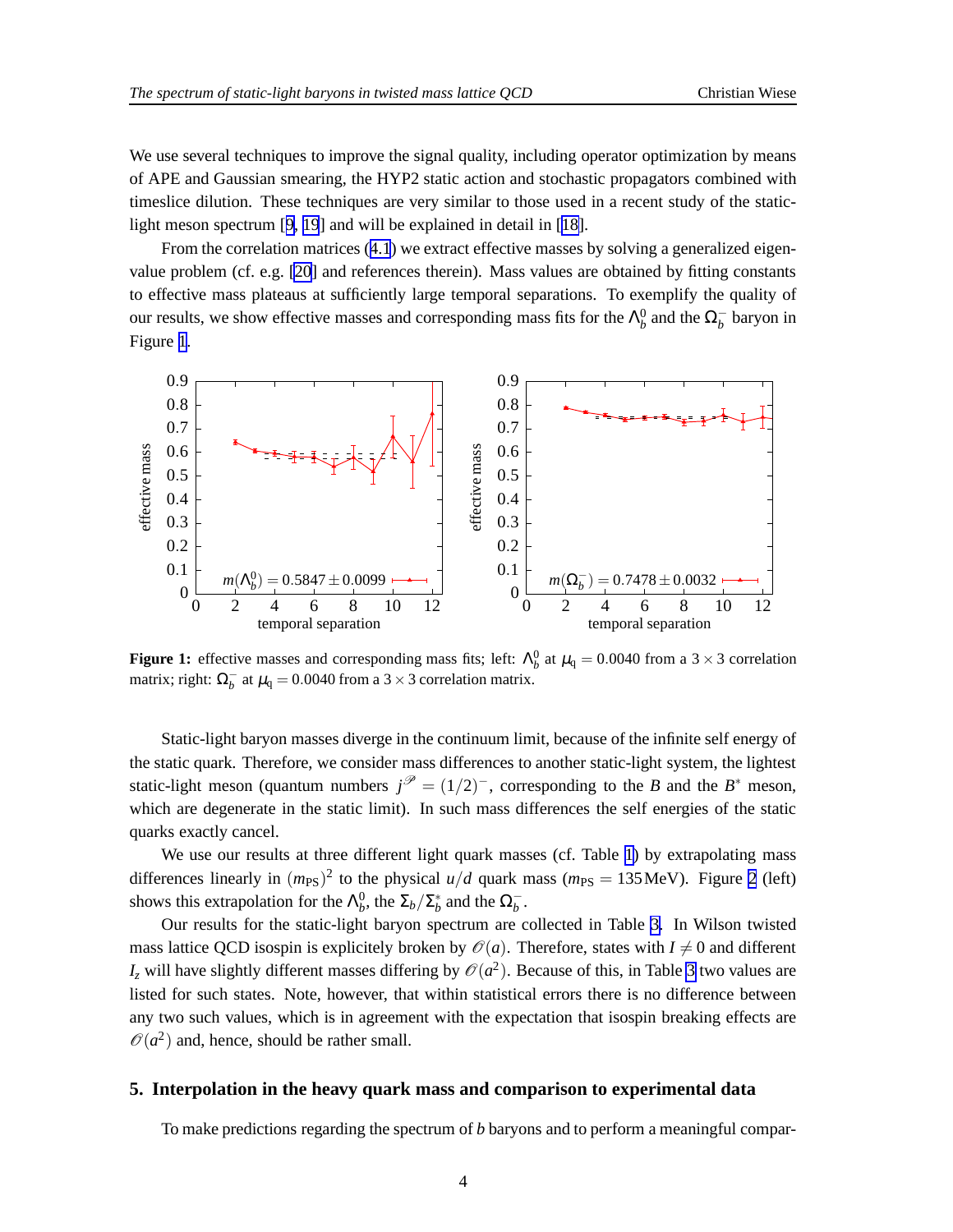<span id="page-4-0"></span>

**Figure 2:** left: linear extrapolation of static-light mass differences in  $(m_{\rm PS})^2$  to the physical  $u/d$  quark mass corresponding to  $m_{PS} = 135$  MeV; right: linear interpolation between lattice static-light and corresponding experimental charm-light mass differences in  $m_c/m_Q$  to the physical *b* quark mass corresponding to  $m_c/m_b =$ 0.35.

| $i^{\mathscr{P}}$ | I   | S              | name                  | $m(baryon) - m(B)$ in MeV |
|-------------------|-----|----------------|-----------------------|---------------------------|
| $0^+$             | 0   | $\overline{0}$ | $\Lambda_h^0$         | 434(46)                   |
| $1^+$             | 1   | $\overline{0}$ | $\Sigma_b/\Sigma_h^*$ | 671(46)/632(39)           |
| $0^{-}$           | 0   | 0              |                       | 1389(113)                 |
| $1-$              | 1   | 0              |                       | 1008(92)/1014(79)         |
| $0+$              | 1/2 | $-1$           | $\Xi_b^-$             | 630(41)/677(36)           |
| $1^+$             | 1/2 |                |                       | 789(45)/798(49)           |
| $0^{-}$           | 1/2 | $-1$           |                       | 1200(90)/1262(77)         |
| $1 -$             | 1/2 | $-1$           |                       | 1233(58)/1285(69)         |
| $1+$              | 0   | $-2$           | $\Omega_b$            | 903(42)                   |
| $1-$              | 0   | $\mathcal{D}$  |                       | 1315(79)                  |

**Table 3:** mass differences of static-light baryons and the lightest static-light meson extrapolated to the physical *u*/*d* quark mass.

ison with experimental data, we interpolate linearly  $m_c/m_Q$ , where  $m_Q$  is the heavy quark mass, to the physical point  $m_c/m_b \approx m(D)/m(B) = 0.35$ . We do this by using our static-light lattice results (cf. Table 3) corresponding to  $m_c/m_Q = 0$  and rather precise experimental data for corresponding charm-light systems corresponding to  $m_c/m_Q = 1$ . In Figure 2 (right) we show the interpolation for  $\Lambda_b^0$ ,  $\Sigma_b/\Sigma_b^*$  and  $\Omega_b^-$ .

In Table [4](#page-5-0) we compare results of these interpolations with experimentally available data for *b* baryons. Our lattice results are around 15% larger than the corresponding experimental results, a tendency, which has already been observed in our recent study of the static-light meson spectrum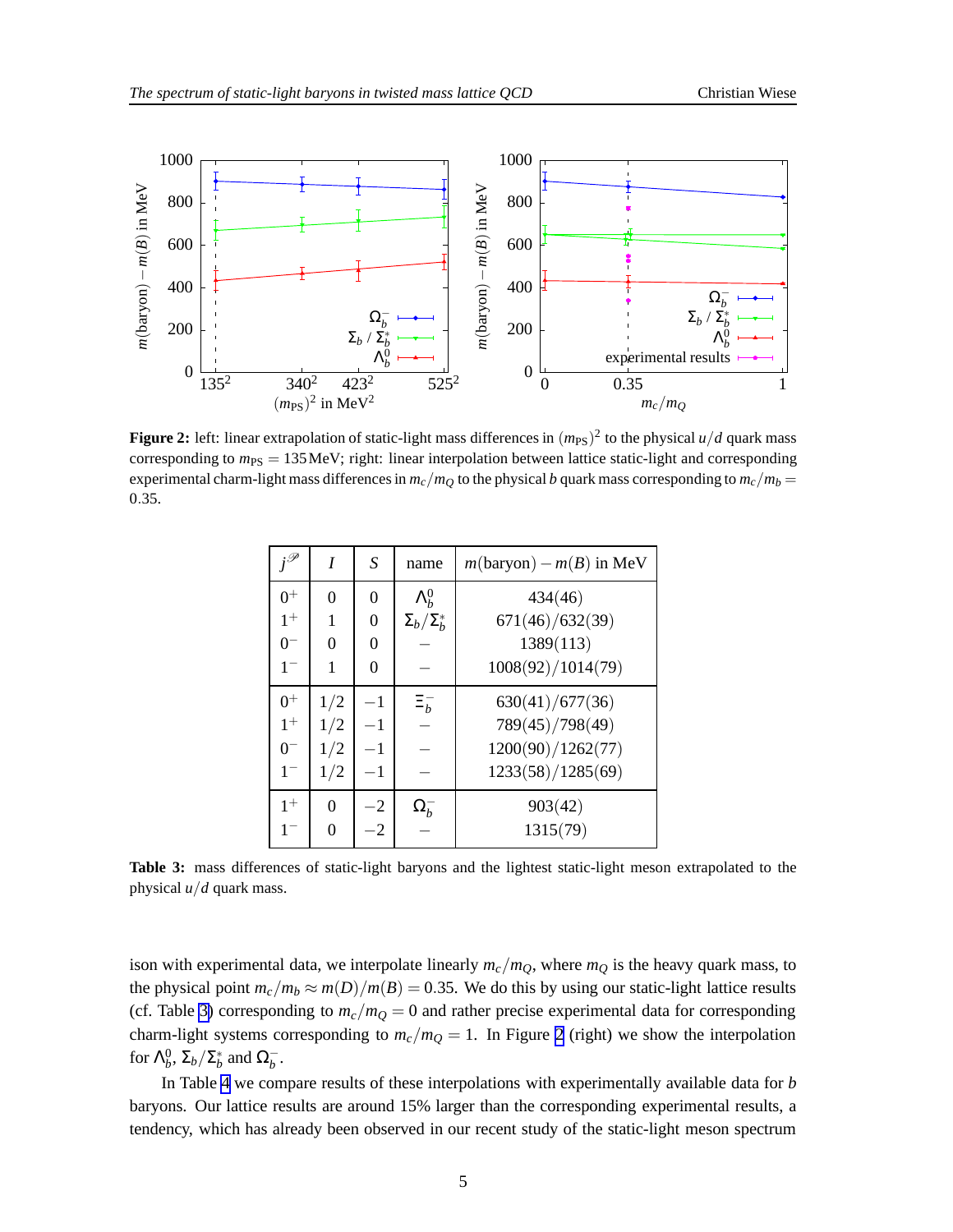<span id="page-5-0"></span>[[9](#page-6-0), [19](#page-6-0)]. In view of this discrepancy it is interesting to compare with results obtained by other lattice groups. When comparing mass differences in units of  $r_0$ , i.e. dimensionless quantities, e.g. with [\[4](#page-6-0)], we find agreement within statistical errors. Note, however, that the scale setting is rather different:  $r_0 = 0.49$  $r_0 = 0.49$  $r_0 = 0.49$  fm in [4], while the corresponding ETMC value is  $r_0 = 0.42$  fm.

| name                                                       | $m(baryon) - m(B)$ in MeV (lattice) | $m(baryon) - m(B)$ in MeV (experiment) |
|------------------------------------------------------------|-------------------------------------|----------------------------------------|
| $\Lambda_b^0$                                              | 429(30)                             | 341(2)<br>(from [21])                  |
| $\Sigma_b$                                                 | 629(28)                             | 528(3)<br>(from [21])                  |
|                                                            | 651(28)                             | 550(3)<br>(from [21])                  |
|                                                            | 635(25)                             | 513(3)<br>(from [21])                  |
| $\label{eq:sumb} \frac{\Sigma_b^*}{\Xi_b^-} \\ \Omega_b^-$ | 877(27)                             | 775(7)<br>(from [22])                  |

**Table 4:** lattice predictions versus experimental results for mass differences between various *b* baryons and the *B* meson.

For the negative parity states listed in Table [3](#page-4-0) experimental results for *b* baryons do not exist. There are also no lattice predictions for these states we are aware of. However, one can compare with phenomenological models, e.g. with [\[23\]](#page-6-0), for which one finds qualitative agreement.

## **6. Conclusions**

We have studied the static-light baryon spectrum by means of  $N_f = 2$  Wilson twisted mass lattice QCD. We have considered three different values of the dynamical quark mass corresponding to 340MeV ≤ m<sub>PS</sub> ≤ 525MeV. We have performed an extrapolation in the light quark mass to the physical *u*/*d* mass as well as an interpolation in the heavy quark mass to the physical *b* mass. Our results agree within around 15% with currently available experimental results for *b* baryons.

Future plans regarding this project include increasing the statistical accuracy of our correlation matrices to a level, where also excited states can reliably be extracted. Moreover, we intend to investigate the continuum limit, which amounts to considering other finer values of the lattice spacing. Finally we plan to perform similar computations on  $N_f = 2 + 1 + 1$  flavor gauge field configurations currently produced by ETMC [\[24](#page-6-0)].

## **Acknowledgments**

We acknowledge useful discussions with Jaume Carbonell, William Detmold, Vladimir Galkin, Karl Jansen, Andreas Kronfeld, Chris Michael and Michael Müller-Preussker. This work has been supported in part by the DFG Sonderforschungsbereich TR9 Computergestützte Theoretische Teilchenphysik.

## **References**

[1] A. K. Ewing *et al.* [UKQCD Collaboration], Phys. Rev. D **54**, 3526 (1996) [arXiv:hep-lat/9508030].